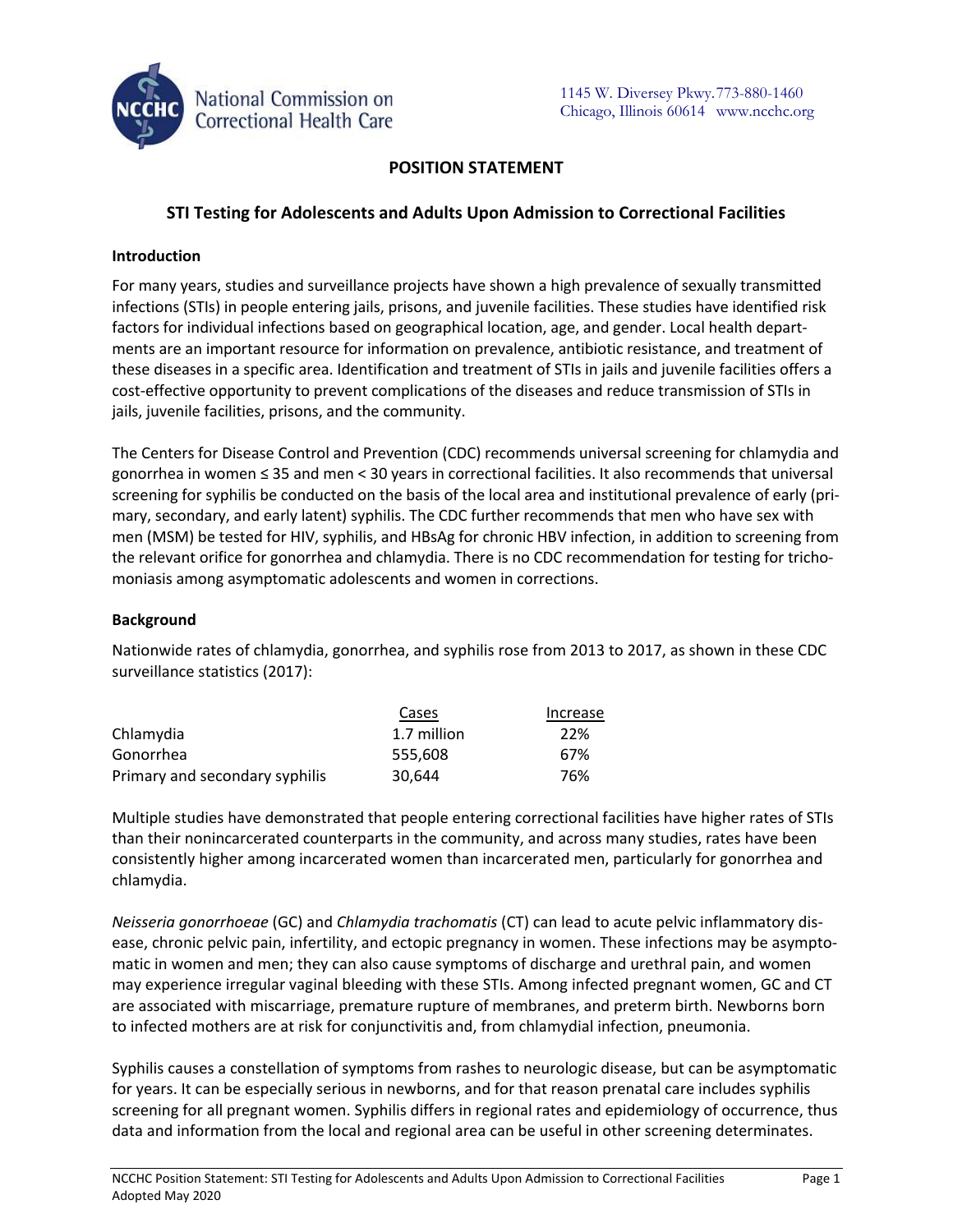

Syphilis seroprevalence rates are considerably higher among adult men and women than in adolescents, consistent with the overall national syphilis trends.

Screening and treating people in correctional settings has an impact on the individual and can have an impact on community prevalence of these infections when people are released from correctional facilities. In 2011 correctional facilities accounted for up to 6% of reported syphilis cases in the United States. In at least one location, treatment of syphilis in a jail had a substantial impact on the prevalence in the local community.

Since most STIs may be asymptomatic, it is impossible to determine infection without direct laboratory testing. Those with symptoms or with risk factors for infection benefit from laboratory testing. Most testing for GC and CT is done together with one specimen collection test. Assays testing urine for these infections have high accuracy and samples are easy to collect. Among women, a vaginal swab is the preferred specimen; a first catch urine is also acceptable and may be more appropriate if a woman is not permitted or is unable to collect a vaginal self-swab, as vaginal exams may be traumatizing for many incarcerated females, who have high rates of prior sexual victimization. Collecting from other body sites such as oropharynx or rectum should be based on patients' reported sexual behavior and symptoms.

In short-term facilities, e.g., jails and some juvenile detention facilities, up to half of entrants are released back into the community within 48 hours. While results from GC/CT nucleic acid amplification testing (NAAT) can often be reported within 24 hours, results may not be available before release. As a result, treatment completion rates for those who are screened and receive STI diagnoses in short-term facilities might not be optimal. However, because of this population's mobility in and out of the community, the impact of screening in correctional facilities on the prevalence of infections among detainees and subsequent transmission in the community might be considerable. Moreover, treatment completion rates of > 95% for many STIs can be achieved by offering screening at or shortly after intake, which facilitates earlier receipt of test results; follow-up of untreated people can be conducted through public health outreach.

Screening at entry for asymptomatic GC and CT among incarcerated females ≤ 35 has been shown to be highly cost-effective and is recommended by the CDC. All pregnant women should be screened for GC and CT as well as syphilis in the first trimester or at their first prenatal visit, and again in the third trimester. Any female with signs or symptoms of GC or CT regardless of age should be tested. Although incarcerated females have a higher prevalence of trichomonas vaginalis, routine screening is not recommended; instead, women with symptoms of vaginal discharge should be evaluated and tested as appropriate.

Correctional facilities should make a determination of syphilis screening based on local prevalence.

Among males in corrections, recommendations are similar. Those ≤ 30 and all MSM should be screened appropriately, i.e., samples collected from relevant body sites.

STI screening should include HIV (with opt-out) testing, ideally done with rapid testing to ensure communication of results and rapid treatment initiation for those testing positive. Patients testing negative should be informed of preventive practices including condoms and availability of pre-exposure prophylaxis (PreP). (See NCCHC position statement on Administrative Management of People Living With HIV.)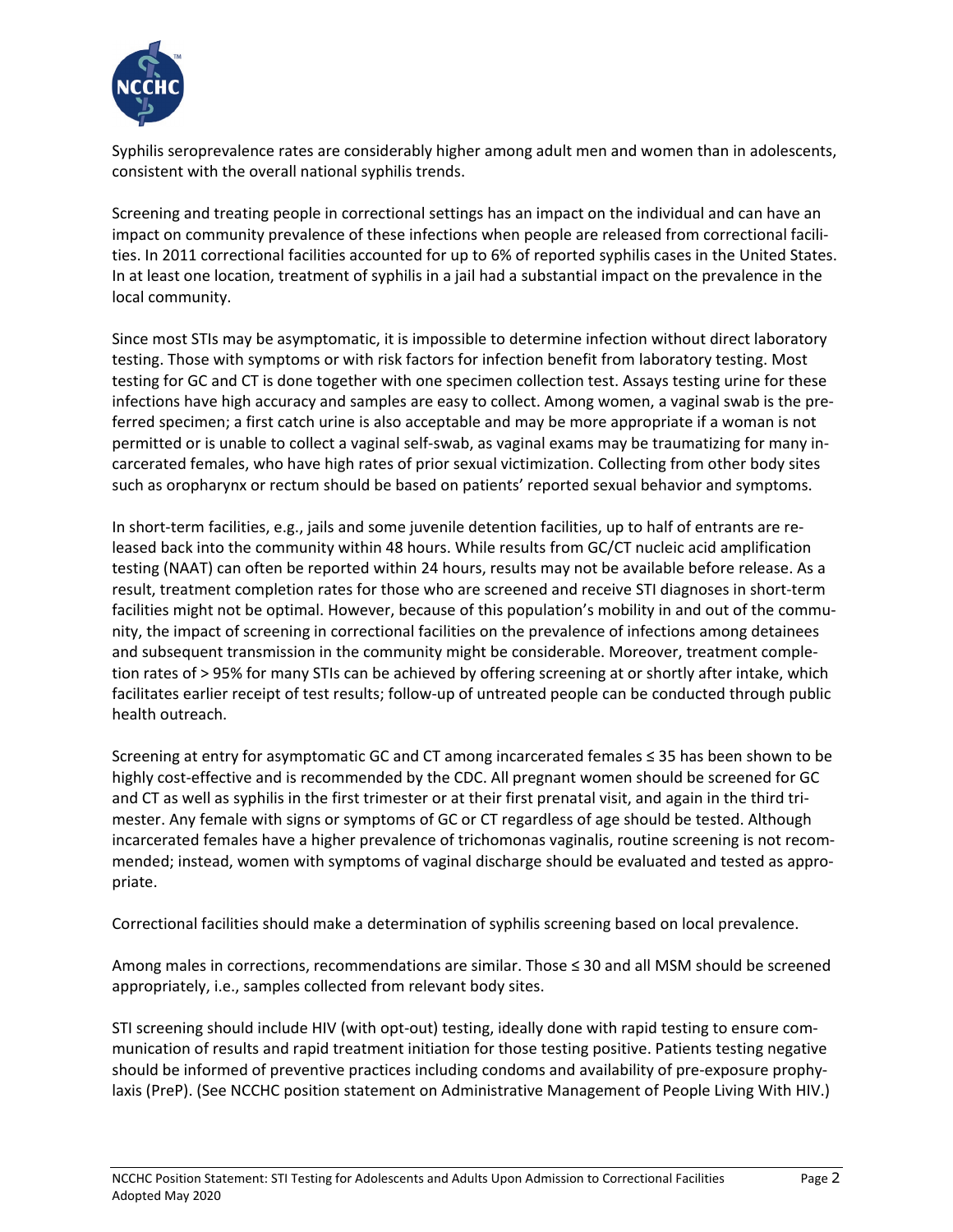

CDC treatment recommendations for STIs, including dual drug treatment for CG, are available at www.cdc.gov/std/treatment.

Data suggest that cervical dysplasia, which is caused by human papilloma virus (HPV), is more prevalent among incarcerated females. Cervical cancer screening with Pap tests and HPV testing should occur among incarcerated females in accordance with national guidelines (see NCCHC position statement on Women's Health Care in Correctional Settings).

HIV screening should be discussed and offered to all adolescents. Repeat screening and the frequency of further screening should be based on risk. Among adolescents, rearrest represents a risk factor<sup>1</sup>. All pregnant women should be screened for HIV using opt-out. HIV screening should be offered to all adults upon entry based on U.S. Preventive Services Task Force recommendations for screening those age 15 to 65 and those at higher risk<sup>2</sup>. A risk-based approach for screening might be appropriate for adults not at risk who are rearrested, but this requires access to previous testing and systematic, confidential, nonjudgmental assessment of risk factors. Women should be rescreened for repeat pregnancies<sup>2</sup>. (See links to screening recommendations below.)

#### **Position Statement**

NCCHC recognizes the ongoing constraints associated with providing additional STI screening and testing services upon entry to correctional facilities. NCCHC also recognizes that those services should prioritize men age 30 and under and women age 35 and under. NCCHC also acknowledges the availability of noninvasive laboratory test methods for ease in screening. Therefore, NCCHC recommends the following:

- 1. Local institutional administrators and medical staff are encouraged to develop and/or enhance their working relationships with their local health departments' communicable disease managers in an effort to determine the best use of resources available for the provision of STI laboratory testing and treatment.
- 2. Correctional facilities should review the yield of active syphilis screening in their institutions and local communities to determine whether laboratory screening is appropriate at intake. Universal screening should be conducted on the basis of the local area and institutional prevalence of early (primary, secondary, and early latent) infectious syphilis. Facilities should stay apprised of syphilis prevalence as it changes over time. All pregnant women should be screened for syphilis.
- 3. Women ≤ 35 and men < 30 years in correctional facilities should be screened for chlamydia and gonorrhea. This screening should be conducted at receiving or as soon as possible unless the person is transferred from a facility to where the testing is done. Pregnant women and MSM should be screened regardless of age from relevant body orifices.
- 4. If a facility does not have routine universal HIV screening, then at a minimum all people who desire screening and all who screen positive for any of the above STI infections should be screened for HIV infection. Patients testing positive for HIV should be offered immediate treatment. Those testing negative should be informed about PreP.

## *Adopted by the National Commission on Correctional Health Care Board of Directors: April 12, 2015 Reaffirmed with revision: May 3, 2020*